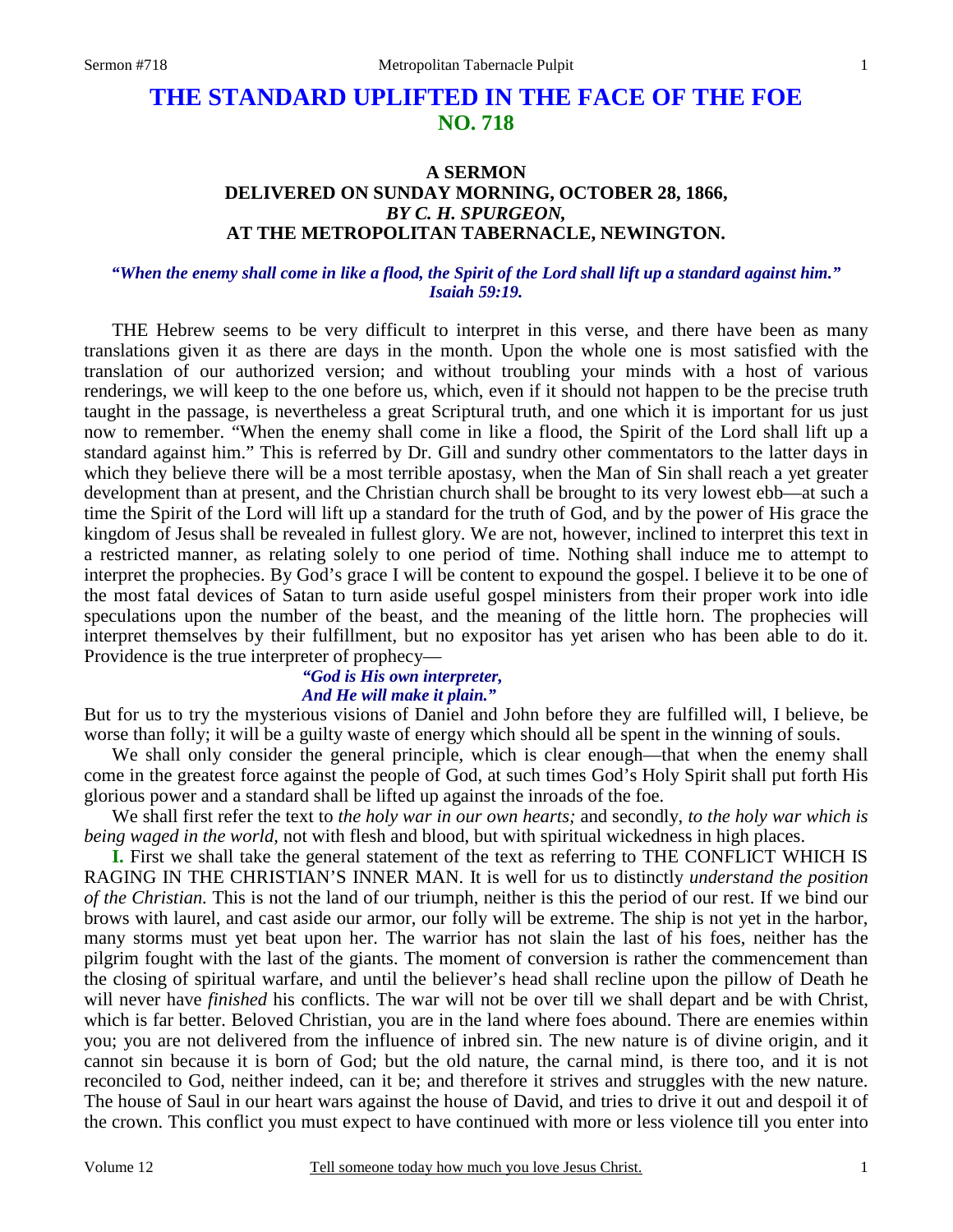rest. Moreover, in the world without there are multitudes of foes. This vain world is no friend to the principle of the work of divine grace. If you were of the world the world would love its own, but as you are not of the world but of a heavenly race, you may expect to be treated as an alien and foreigner, no, as a hated and detested foe. All sorts of snares and traps will be laid for you; those who sought to entangle the Master in His speech will not be more lenient towards you. Moreover there is one whose name is called "the enemy," the "evil one"—he is the leader among your adversaries; hating God with all his might, he hates that which he sees of God in you. He will not spare the arrows in his infernal quiver; he will shoot them all at you. There are no temptations which he knows of—and he understands the art well from long practice—there are no temptations which he will not exercise upon you. He will sometimes fawn upon you, and at other times will frown; he will lift you up, if possible, with self-righteousness, and then cast you down with despair. You will always find him your fierce, insatiable foe. Know this then and put on the whole armor of God; march with your sword always drawn in your hand, as one who sees a foe in the path.

The text leads us to *look for seasons when this position will be more than ordinarily perilous.* Who that has gone on pilgrimage does not know that at certain times the enemy comes in upon him like a flood? Like a flood—suddenly, without notice, as when the mountain lake bursts through its banks, and rushes into the valley beneath, irresistibly destructive, sweeping everything before it in its headlong flood! Insatiable, sparing neither cattle, nor abode of man, nor provender for the ox, nor corn for the household, drowning young and old in one watery grave, with cold unfeeling power destroying all within its awful sweep! The flood has no compassion, and yields to no entreaties. Such and so terrible are the onsets of our spiritual foes. When sins, and doubts, and temptations assail us, who can without divine Aid stand against them? Who is able to resist them? You who are veterans in the spiritual fight, you know right well, that there are times when kings go forth to battle, seasons when the traitors within are unusually troublesome, and when you have need of extraordinary grace.

It will be well for you who know the spiritual conflict to be *thoroughly conscious of your own utter impotence against this terrific danger.* What can a man do against a flood? How shall he escape it or stem it? The strongest swimmer, though he strains every muscle, must, if he is unaided, yield to its overwhelming force. If a man has nothing to depend upon but his own vigorous struggling, what can he do against a foaming torrent? Not all the impetuous fury of a rushing flood can exceed the fury of our enemies; where is the human strength which can endure its force? Christian, you are surrounded with enemies, and you, in your own person, are helpless in the day of battle. If you are not clothed with heavenly armor, you are like a naked man into whose flesh every dart must penetrate; if the shield of faith shall not cover you, the spears of the tempter will soon reach your heart. You are crushed as a moth, and as easily trampled upon as a worm. You are as weak as water, as frail as dust. Your strength, your fancied strength, is perfect weakness, and then what must your weakness be? Your highest natural wisdom is folly, and then what must your folly be? As well should a bird with broken wing attempt to mount into the skies as you attempt to reach heaven by your own strength. As well should a child with a straw hope to stand against a host of armed men, as you to bear the onslaught of your spiritual enemies, unless the mighty God of Jacob should be your defense. Your warfare needs the eternal arm to bear you through it, and yet you are weakness itself, how shall you be able to achieve the victory? Cease from self-confidence. Know yourself to be feebleness itself. Look above you to a nobler and surer source of strength than yourself!

The text after having plainly bid us to thoroughly realize our position, and after suggesting to us our weakness, bids us *turn to our only help*, a Helper mysterious but divine. When the enemy comes in like a flood, what then? Shall the Christian stem it? It is not so written! Shall he avoid it? Not thus is it in the Word. Shall he fly to his minister? Shall he gather together his Christian friends, and shall they conjointly dam the stream or turn the battle? Not they; they are all alike weak, and their union will bring no strength. What can a multitude of ciphers make? They are each one nothing, and add them all together they make but nothing. The united fullness of so much emptiness is only a greater display of emptiness. The united wisdom of a thousand fools is only so much more folly. Where then does the text direct us? It reminds us of one whose name we mention with affectionate reverence—the Spirit of the Lord. What do we not owe to Him already? Blessed Spirit! You are He who sought us when we were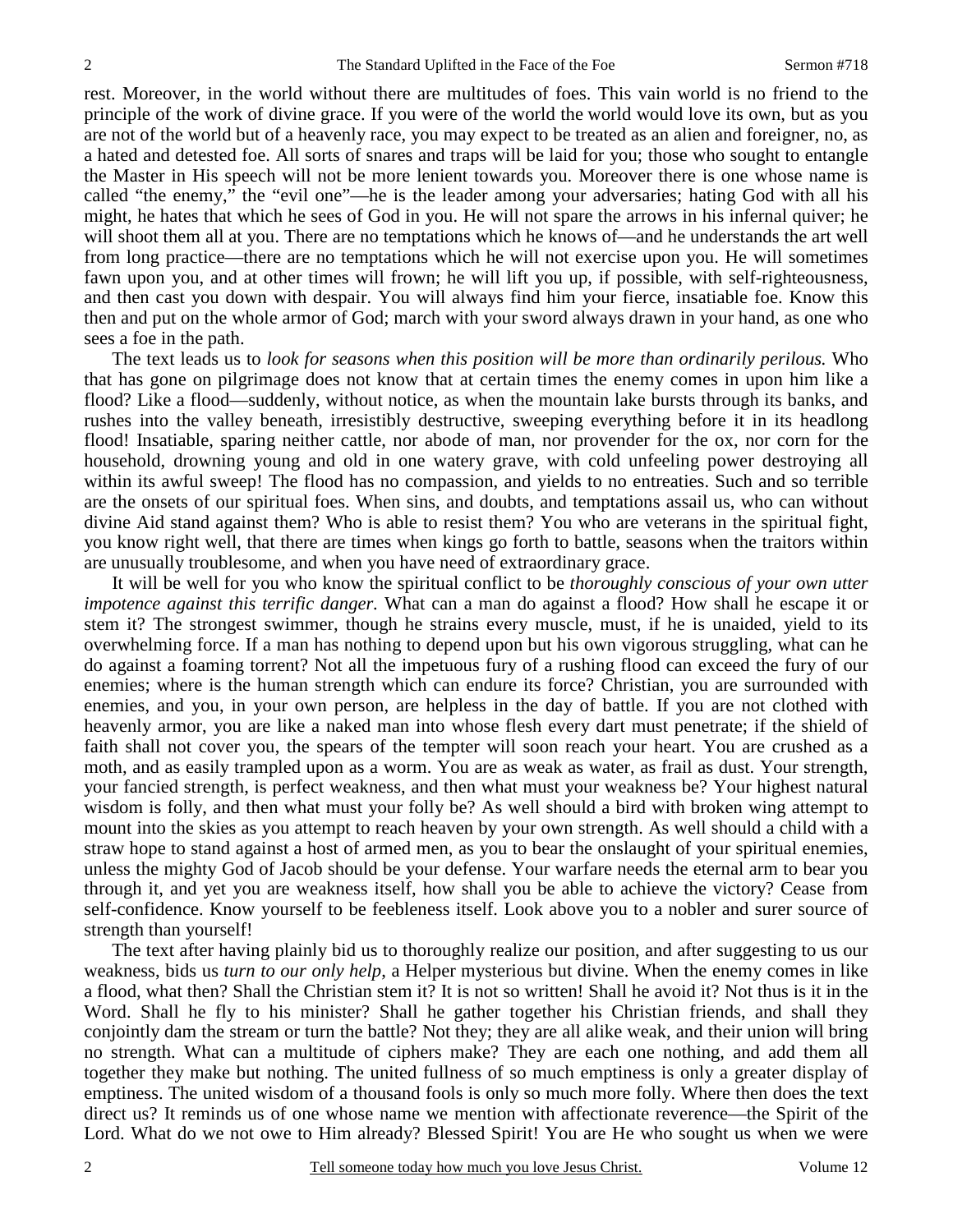strangers, wandering from the fold of God; who strove with us when our desperate wills were set on mischief; who bowed us down at length as He convicted us of sin, of righteousness, and of judgment to come. Blessed Spirit! It is to Him we owe our present holy comfort. He brought us to the Savior's cross, and opened our blind eyes to see the wonders of atoning love. He endeared the Savior, applied the promise, gave us the Spirit of adoption, and taught us to say, "Abba, Father." It was by His living power that we were quickened and made to live. We were lying, like Lazarus, rotting in the grave, until He called us forth. It is by His teaching that we have been enlightened thus far in the things of Christ. He has taught us all things, and brought all things to our remembrance, whatever Christ delivered unto us. Up till now He has been our indwelling guide, illuminating the darkness of our faith, constraining the waywardness of our will, sanctifying our nature, and bearing us onward against ourselves towards the ultimate perfection for which our spirit pants. Blessed Spirit! Brothers and sisters, let us never grieve Him. "Quench not the Spirit." Let His faintest admonitions be obeyed. Whatever He says to you, do it. Let His power in our spirits be like that of the centurion in the ranks which he commanded. If He says unto us, "Go," may we go; and if He says unto His servant, "Do this," may it be said, "He does it." Let us beware of losing the comforts of His presence lest we have mournfully to bemoan His absence, crying out*—* 

#### *"Return, O holy Dove, return, Sweet messenger of rest! I hate the sins that made You mourn, And drove You from my breast."*

Let us cultivate an affectionate dependence upon His power and presence. In all our Christian exercises let us wait upon Him for strength. Let us entreat Him to incite our prayers and inspire our songs, in both exercises helping our infirmities and encouraging our hearts. Let us continually believe in the Holy Spirit as the true life of all Christian effort; when we think of our ministries, let us refer them to the Spirit who gives them, and who alone can bless them; and for the many works which the Church performs, let us only look for success to attend them as the Holy Spirit is pleased to put forth His power by them. See then, dear friends, we are not referred to one of whom we do not know, and who is a stranger to us, but our tearful eyes are bid to look for divine assistance from our best and dearest friend, from Him who though He fills heaven itself and is God over all, blessed forever, yet makes our poor bodies to be His temples, and dwells in the church continually. It is said of the Holy Spirit that in our times of distress He will come to our rescue. Has it not been so with us until now? Just when faith was fainting, the Holy Spirit feasted her upon a comfortable promise of God, which faith fed upon as Elijah did upon the cake baked on the coals, so that she went in the strength of that meat a 40 days' journey into the wilderness. When it appeared that our love had ebbed out till there was none of it left, the Holy Spirit came, and by revealing the glorious person of the Lord Jesus, our soul, before it was aware, was made like the chariots of Amminadab. We thought surely no spiritual life remained in us, but the Holy Spirit, heavenly dove, came with all His quickening powers, and by shedding abroad a Savior's love He instantly rekindled the flame upon the altar of our hearts. We were lifted up from lethargy to earnestness, from sloth to zealous industry. We scarcely understood how it could be that we who groped with the mole suddenly mounted with the eagle. This is the Spirit's work; when the enemy comes in like a flood then He lifts up in our hearts a standard against him.

We have then to fall back as to our present difficulty, whatever it may be, upon spiritual power. Oh, beloved, if the battle of salvation were to be fought by man alone, then you and I might throw down sword and shield and despairingly give it all up, for why should we waste our exertions in fruitless toil? But when we understand that the Spirit of God has laid bare His holy arm to save us, and that He works in us to will and to do of His own good pleasure, we are not afraid of the worst moment in the fight, we are not dispirited concerning the blackest hour of the conflict. Let the enemy rush forward with concentrated and infuriated force; let the powers of darkness and of inward corruption advance with malignant might, there is One who is greater than they all; whose standard shall stop their onslaught. Let the evil spirit do his uttermost, for then we shall see what the Holy Spirit can do when the fullness of His power is displayed. We cannot expect to see God at His best unless we see the devil at his worst; and when our plight becomes the most grievous, then shall our help become the most glorious; when the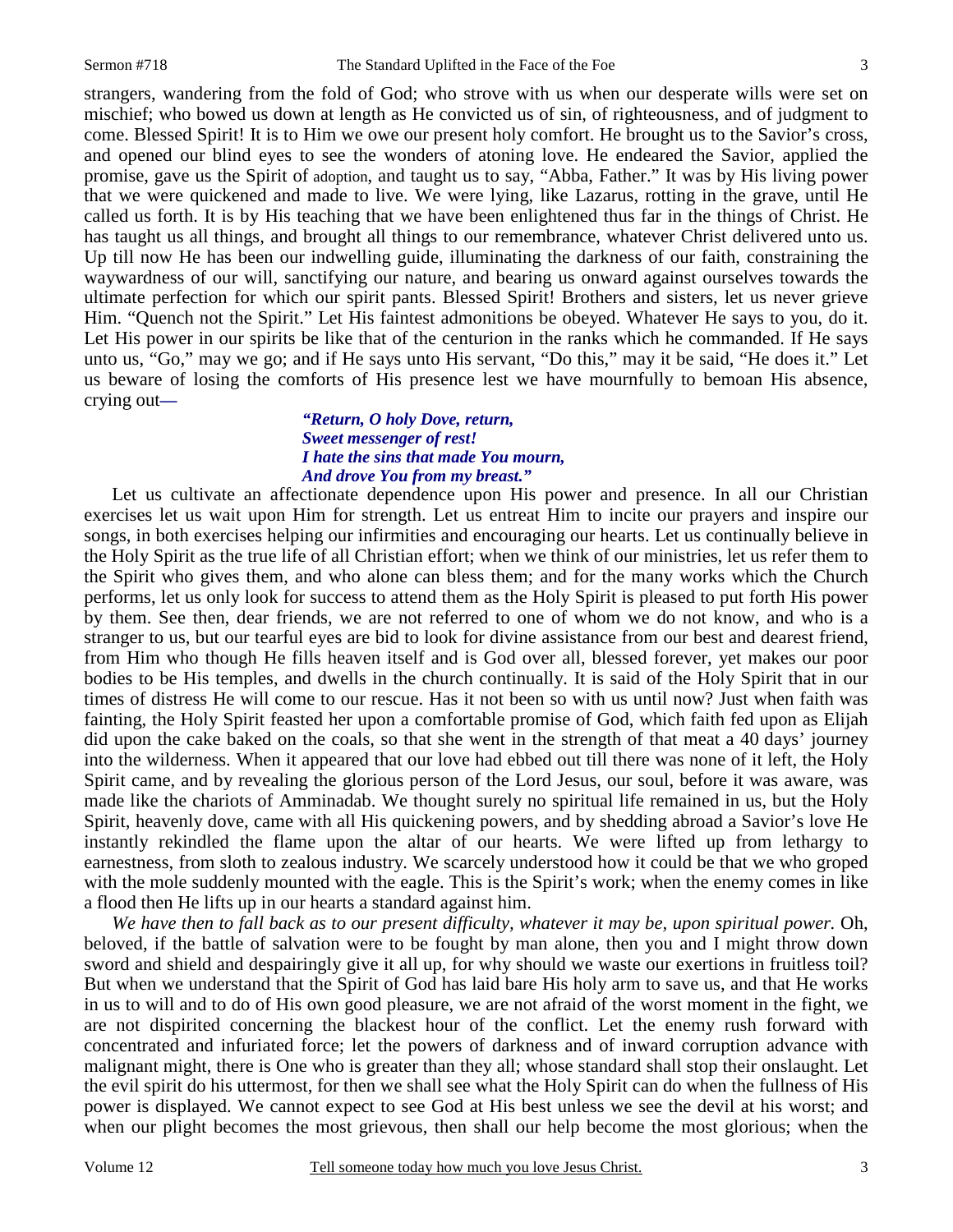creature is ready to die of despair, then there shall be an opportunity for the Creator's irresistible arm to put forth its energy and to glorify itself in us.

Let us now for a minute or two take *two or three instances in which this great truth of God is conspicuous.* This is true of a soul under conviction of sin. This is Satan's hour and opportunity with many seeking souls. When sin is heavy upon the Christian and his soul is burdened, he is very apt to be, as John Bunyan says, "Tumbled up and down in his mind," till he hardly has his right wits and senses; for the terrors of the law are sometimes so distracting, that the poor heart which is the subject of them scarcely knows darkness from light, or light from darkness. At such a time, just when Satan knows that the creature is very weak and without courage to resist him, he comes in with some detestable suggestion, either that such a soul is appointed to everlasting destruction and to present despair, or that its sins are past forgiveness, that it has committed the unpardonable sin, or that it is not in a right state to receive divine mercy, is hardened, left by the Spirit, and is quite unfit to receive divine Favor. If all these insinuations are driven out one by one, Satan has as many more. In fact, the variety of temptations with which Satan can assault a troubled, seeking soul, is as nearly infinite as possible. A wide pastoral experience has never enabled us to set any limit to the craft of Satan; for though the temptations of this state are very much the one like the other, yet in no two cases are they precisely similar, for it is a part of Satan's policy to make each man think that his case is the only one of the kind, that he is peculiar, that there is no description given of him in the Word of God, no promise meant for him—that he is one whom God did not in fact intend to bless, and therefore left him entirely out of His Word. And this old liar, who was a murderer from the beginning, continues to pour in these horrible thoughts one after another, not distilling them like drops of poison, but as if to make sure of his prey, pouring them into the human heart like a flood, sometimes so commingled and indistinct, that the person who is the subject of them cannot tell them to another, so that his friends may give him comfort. He is so beset, so downcast, that he is like a struggling fly in the midst of a flood that is carried on, whirled round and round in every eddy, tossed on every wave, without a hope of being rescued from the stream. Now what is to be done? The foe has fairly got possession of the field and treads it under foot, and plows it up, and dyes it with blood. What is to be done? Why, nothing can be done in such a case without the Holy Spirit's interposition. The preacher tries to comfort. He seeks out goodly words, by which he may bring peace, but he is disappointed, for the case of many a soul beset with sin is the minister's bewilderment. As they used to say of certain diseases that they were the scandal of the physician, the physician could not touch them, so some soul-sicknesses are the scandal of the minister; for though we can find promises which should suit the case and do teach doctrines which ought to give comfort, yet it is one thing to find the medicine, and quite another thing to bring the soul to receive it.

As the old proverb has it, "One man may bring a horse to the water, but 20 cannot make it drink." And one man may bring a soul to the promise, but 20 men cannot make that promise to be received by the soul. But oh, the joy of my text—"The Spirit of the Lord shall lift up a standard against him." And that standard in your case, poor troubled soul, will be the CROSS. He will lift up before your eyes the suffering Son of God. This is the standard that makes hell flee. Satan knows the power of that heel which once he bruised—the foot of Jesus has already broken his head, and he takes flight whenever God's own Son is lifted up. I beseech you, poor sinner—and may the Holy Spirit enable you—I beseech you to look to the slaughtered Lamb of God upon Calvary's cross. There is atonement for sin in those sufferings, there is readiness to receive you in that pierced heart, there is cleansing, and sanctifying power in that water which flows with blood from His opened side. There is nothing asked of you but to look and live; and oh, at this moment may the Holy Spirit do for you what I cannot—may He lift up that standard in your heart, that all your doubts and fears may flee at once, and the battle may be yours because Christ has taken up your cause. I believe it will be so. You may be a long time in the darkness, but you shall not always be there. Never did a soul perish that sought the Lord with all its heart; you may be outside mercy's door and knock, and it may be a cold wintry day, and your very fingers may get chilled as you hold the rapper, but the door must ultimately open, there is no question about that. God must un-God Himself before He can refuse a pleading sinner. If you are willing to be God's, God is willing to be yours, for He never yet turned the human will where He had not already made up His own will as to the salvation of that soul. The Spirit of the Lord will be your helper.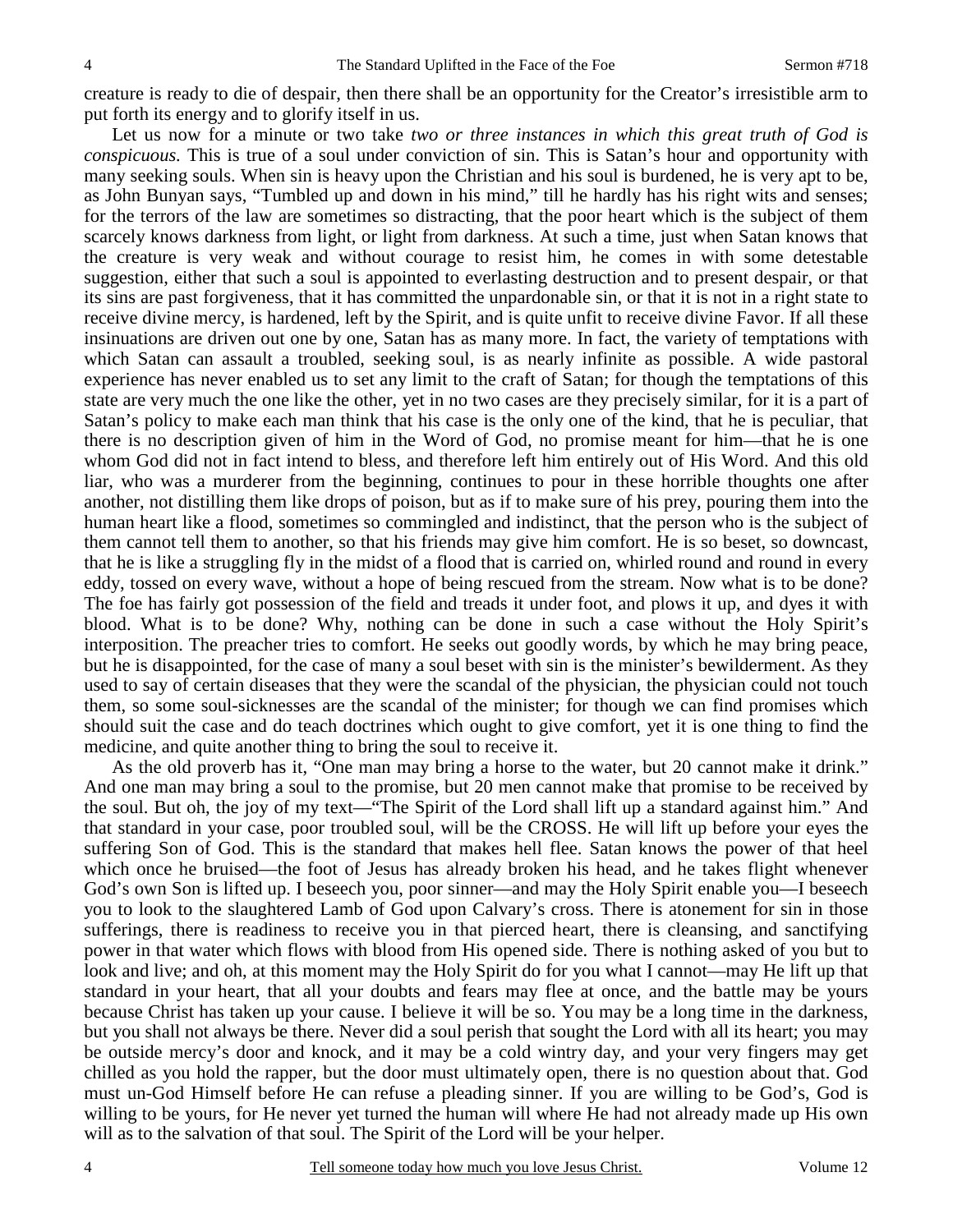Now we will suppose that there is another case present, and try and apply the text. After conversion it frequently happens, and especially to those who have been guilty of gross sin before conversion, that temptation comes in with unusual force. You must not suppose that a man who is converted from drunkenness will never be tempted to drunkenness again. He will; that will probably be his burden for a long time. Any person who has fallen into lust will find it in his bones, and though he hates it and strives against it, yet there will be times when it will be as much as he can do and more than he could do without God's grace to stand against it. Some of us who from the early period of our conversion were spared the grosser sins have nevertheless been tormented with very horrible temptations. I believe God sends great temptations to those of His ministers whom He means to use to comfort afflicted souls. Oh the horrible blasphemies, the infernal suggestions, the worse than hellish thoughts that some of God's servants have had to struggle with by the hour together, so that they clapped their hands to their mouths for fear such thoughts should ever be spoken. These men have hated these evil thoughts even to loathing, and have endeavored to cast them out and shake them off as Paul shook the viper from his hand into the fire, and yet they could not be rid of them. It is a dreadful thing to be tempted as some of God's best servants are tempted, for there is no Christian, let him live where he may, who will wholly escape temptations, and full often the more eminently useful, the more eminently tempted. What then? Why, at such times look not to your own experience for strength, neither turn to your own wisdom for guidance, for then your trouble will be 10 times worse than before. Go not to these broken cisterns, for they hold no water; but I charge you, Christian, go to the strong for strength, go to the blessed Spirit who alone can effectually lift up the standard, and rally your soul anew to the conflict and give you the victory. You shall conquer through the Lamb's redeeming blood. This is the victory which overcomes the world, even our faith. We shall need spiritual reinforcements, and we shall have them in the time of trouble.

Another case sometimes occurs to a Christian, when it is not so much enticement to sin as temptation to doubt. What a mercy it would be if we could live without doubting! But so common are doubts and fears that Mr. John Bunyan, the greatest master of Christian experience who ever lived, in his, "Holy War," represents an army of doubters as trying to capture the city of Mansoul, and he divides them into a great number of regiments—there are the Election Doubters, the Calling Doubters, the Perseverance Doubters, and so on; and these fellows, with the great hell drum which they kept continually beating, much alarmed the town of Mansoul, and even forced an entrance into it, and well-near took the castle of the heart itself, but they could not quite take the citadel, and were ultimately driven out. When doubts and fears prevail, do not tell me that you can get rid of them when you like. I know they are sins, and they are strong sins. I know it is a disease to doubt, but it is a disease which is very common among God's people—I wish it were not—and when these gloomy doubts prevail, there is no comfort in the heart nor joy in life—

> *"For oh, when gloomy doubts prevail, I fear to call You mine, The springs of comfort seem to fail, And all my hopes decline."*

What, then, shall we do? Why, once again fly to the Comforter, and cry, "Blessed Consoler of Your people, You whose balmy wings can bring us peace, descend!" When He works within us, and spreads abroad those wings of love, order reigns instead of confusion. He says, "Let there be light!" And the thick darkness yields, and there is light, and our soul rejoices "with joy unspeakable and full of glory." Now this is the experience, I believe, of every Christian, and it shall be your experience, my beloved brothers and sisters, if you can but cast yourself upon divine power.

I leave this promise in its relation to our inward state, only reminding you that it is a sure and true promise. It is one of God's "shalls," and it is a comfortable thing when you grasp a divine "shall." "The Spirit of the Lord *shall* lift up a standard." It is as true now as when Isaiah wrote it. It is true of you; it is true in your present darkness; you shall find it true, and in heaven you shall bear testimony that the Spirit of God does lift up the battle standard against the enemy in the day of conflict.

**II.** Let us now turn to the second head—THE HOLY WAR AMONG US.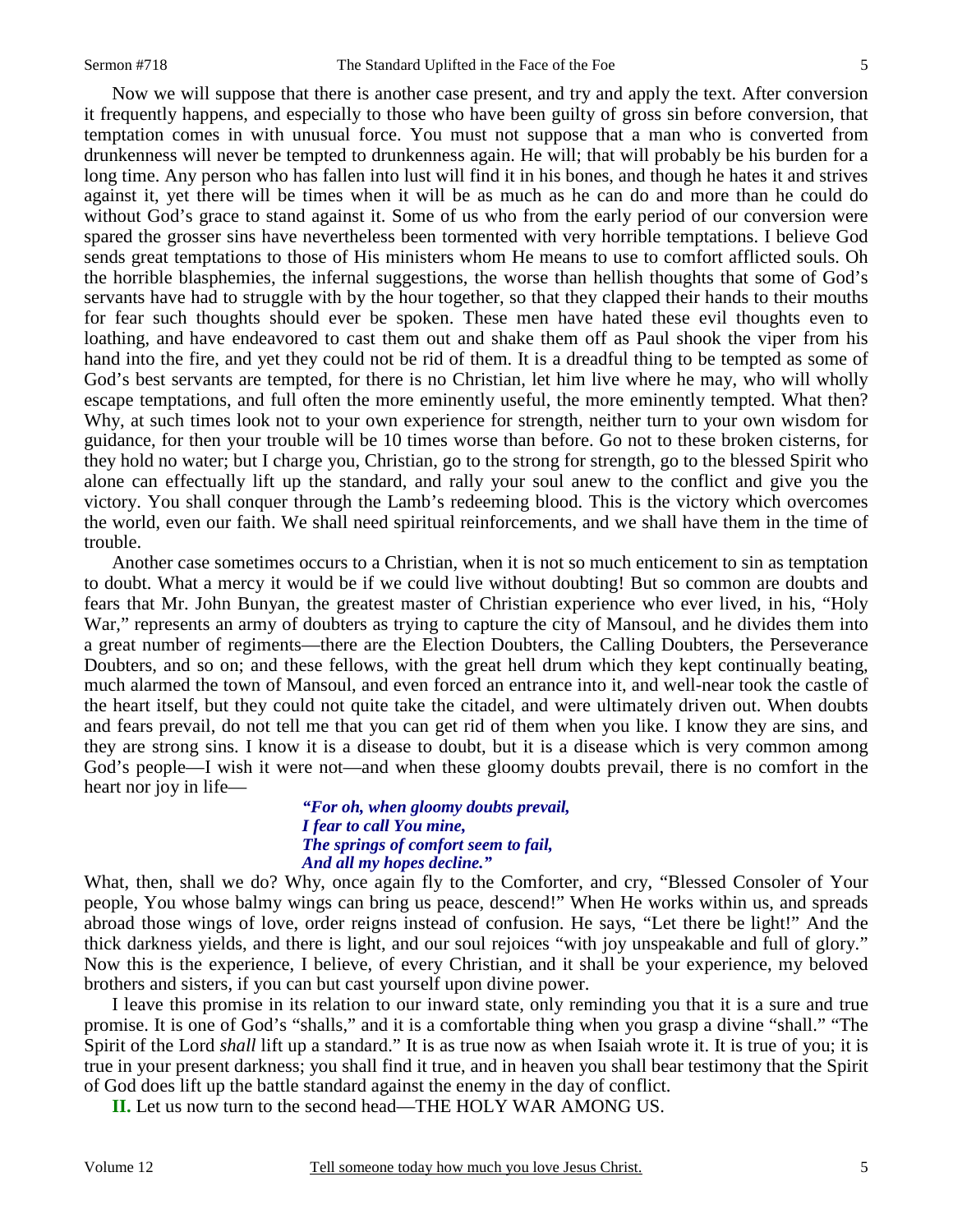The Christian church is too conspicuous an object of divine love not to be the butt of the malice of the powers of darkness. From the very moment when the church was born, Satan, like Herod, tried to destroy the young Child—and if the flames of persecution and the inventions of heresy could have destroyed the church, she would have been destroyed long ago. There have been distinct periods all down church history when the enemy has come in upon her, making a more than unusually terrific and effective onslaught. How terrible was the attack upon the early church when Peter was laid in prison, James having already been slain with the sword. Herod designed to destroy the whole band of followers of the despised Nazarene, and after him the Pharisaic zeal of Saul hounded them to death. But the Spirit of God very speedily made amends for all Herod's operations, and the persecutions of the Pharisees met with a most effectual rebuff when the leader in them was himself converted, and Saul of Tarsus became Paul, the apostle of the Gentiles. The spiritual power which rested upon the church in the early ages was sufficient for her protection against the malevolence of her enemies; not only so, but it was so mighty that it made profit out of that which was for its damage. The zeal of the church turned her persecutions into fiery chariots, in which she rode forth triumphantly to the uttermost ends of the earth. Satan stirred a series of persecutions which you who are acquainted with history will remember to have been of the most ferocious kind. These persecutions we may compare to Nebuchadnezzar's furnace when it was heated seven times hotter, but not so much as the smell of fire passed upon the church! The game of persecution was played out, and ended in the total defeat of the persecutor, for do you not remember how the saints volunteered to die, and even panted for the martyrs' crown?

Young men came before the tribunals; young men, did I say? OLD men leaning upon their staffs, and women, and even little children came to the tribunal, and shouted that they were followers of Jesus. The prisons were crowded with Christians, and the amphitheaters glutted with their blood. The spirit of holy boldness was so abundant that the foe was baffled, glutted with blood he turned with loathing from the murder of the inoffensive sheep which was once so great a luxury to him. The Spirit of God, by giving to Christians an indomitable courage which made them, as it were, insensible to pain and defiant of death in his most ghastly form, lifted up a standard against the fury of the enemy. Then Satan changed his tactics, and set on that baptized heathen Constantine to profess to become a Christian; and he, for reasons of state-craft and subtle policy, made Christianity the national religion, and thus struck the most fearful blow at the heart of Christianity! The union of church and state is a fatal blow to true religion. The king's hand wherever it falls upon the church of Christ, brings the king's evil with it; there never was a church whose spirituality survived it yet, and there never will be. Christ's kingdom is not of this world, and if we try to marry the church of Christ to a worldly kingdom we engender innumerable mischiefs. So it happened that when the church became outwardly glorious she became spiritually debased. Her communion table glittered with gold and silver plates, but her communion with Christ was not so golden as before. Her ministers were enriched, but their doctrine was impoverished; for every ounce of outward gold which she gained, she lost a treasure of divine grace. Her bishops became lords, and her flocks were famished; her humble meeting places were exchanged for grand basilicas, but the true glory of God was departed. She became like the heathen around her, and began to set up the images of her saints and martyrs, till at last, after years of gradual declension, the Church of Rome ceased to be the church of Christ, and that which was once nominally the church of Christ actually became the Antichrist! Black darkness covered the lands, and dark ages set in; when instead of pardon bought with the blood of Jesus, false priests made merchandize of souls, and pardons were hawked in the streets; when, instead of deacons and elders adorned with holiness and purity, monks, and nuns, and priests, and even popes became monsters of filthiness; when instead of justification by faith, men proclaimed justification by pilgrimages and by penances; when the crucifix took the place of Christ Jesus, and a piece of bread was lifted up as a god, and men bowed before it, and said, "These are your gods, O Israel, that redeemed you from the wrath to come."

What was done in this emergency? All through that long, long period of darkness the Spirit of God lifted up a standard among the faithful few. Up yonder on the snow-clad Alps, and down deep in the secluded valleys of Piedmont, the Lord kept alive the "two witnesses" for the truth; the Albigenses and Waldenses, hunted like partridges upon the mountains, were God's standard-bearers, and maintained that unbroken line of true apostolic succession from which we date our succession, a succession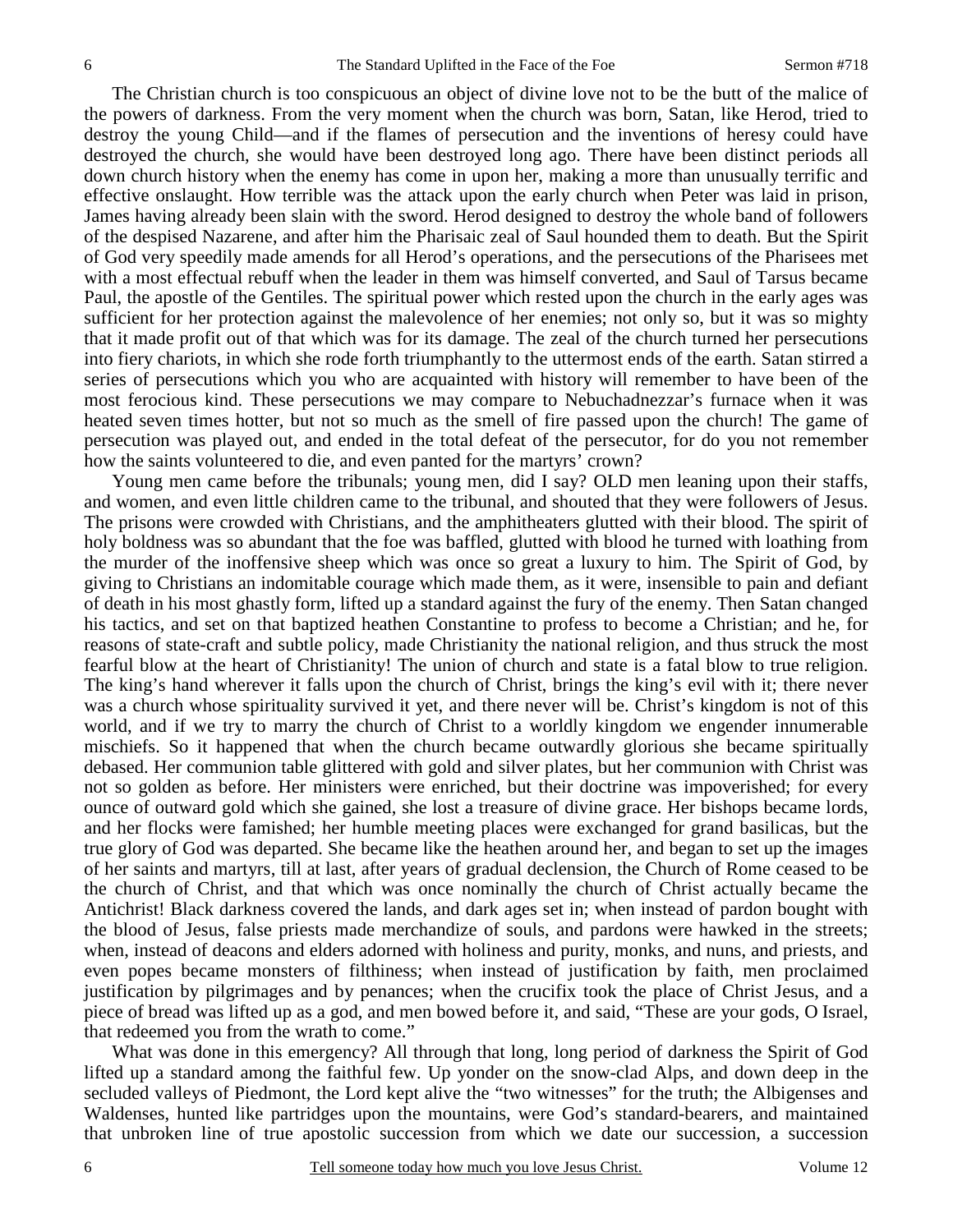infinitely purer than the Tractarian chain of infamous prelates and Popish priests. The Spirit of God maintained the living church in the day of her obscurity in France, Hungary, Bohemia, Switzerland, and other regions, till at last the men came whom Jehovah had ordained most greatly to bless; the nations rejoiced at the coming of Luther and his great allies, Zwingli and Calvin. What a lifting up of the standard was then seen, my brothers and sisters! They said that Luther's words were carried on the wings of angels, for the sermon which he preached today was dispersed by means of the printing press; so that tomorrow heard it thundering along the foot of the Apennines, and old Rome itself trembled at the voice of the monk of Germany! Then God lifted up a standard in England, and our glorious old Hugh Latimer, with simple and rough speech rebuked kings, and spoke the truth of God in the presence of the mighty; and up there in Scotland John Knox published the gospel of Jesus with all the energy of his fiery nature. The Spirit of God lifted up the cross, and, like the sound of a clarion, a voice was heard resounding over hill and dale, "By the works of the law there shall no flesh living be justified." "Therefore, being justified by faith, we have peace with God, through Jesus Christ our Lord."

It is not necessary that I should tell the tale how, in succeeding years, throughout England Christianity had declined to the verge of death; when drunken parsons polluted the pulpits, and were zealous in nothing but in feasting and fox-hunting; when Dissenting ministers were either semi-Socinian or else so orthodox as not to care whether men's souls were saved or damned; then, again, the Spirit of the Lord lifted up a standard. Six young men were expelled from Oxford for praying, and these men, driven sorely against their will to uncanonical action, began to preach in the open air. Crowds in London gathered at Moorfield and Kennington; the Kingswood miners caught the flame of divine grace; Cornwall, far away, began to blaze with spiritual fervor; the uttermost ends of our island perceived that God the Holy Spirit had visited us, that the "daystar from on high" was shining again! The name of "Methodist" was the terror of Satan and the joy of the church—

#### *"See how great a flame aspires, Kindled by a spark of grace! Jesus' love the nations fire, Sets the kingdoms on a blaze."*

Then men knew that the blessed Spirit of the living God had appeared and lifted up a standard against false doctrine and sin.

Dear friends, I am not giving you this history for the mere purpose of detailing it, but with a practical end. I believe that no exaggeration would be possible as to the present unhappy condition of certain sections of the Christian church. The enemy is, indeed, coming in like a flood. This time the peril is within the visible church, itself. We have High Church—what is it but bastard Popery!? We have Broad Church—what is it but dishonest Infidelity!?—An infidelity which takes the pay of a church whose foundations it labors to undermine. These two powers are advancing at present like two armies in victorious march. They are sweeping everything before them. Our timid and weak-hearted evangelical friends have been so long accustomed to submit, that they have little stomach for the fight. They have acted so miserable a part in the great conflict, that the power they once possessed has been taken from them, and they are a pitiable instance of the weakening effect of accustoming one's tongue to the use of language against which the conscience revolts. They are not now a part in the calculation; their friends and their foes alike know their utter unfitness for the battle. He who hopes that the battle of Protestantism will be fought by the Evangelicals, trusts in a broken reed. I only wish I could think otherwise, but I cannot. What is to be done? I discern no sign of help from any quarter but from above. It is our hope that the Holy Spirit will now interpose and save His church. This is a dark hour, and now will He show His strength. We have now no desire that the bishops should interfere with the Ritualists they have let them tamper with the church so long that everybody asks what is the use of bishops? Alas for the church of God if the bishops were the only guardians! Even the interference of Parliament will avail little; let Parliament look after politics and leave religion alone! What we need is something superior to bishops and Parliament—we need the Holy Spirit, and if the Holy Spirit will take the matter in hand, He will make very short work with all this imitation of Romanism!

But how will it be done? I think I see the beginning of it. A general spirit of prayer will come over those churches which are faithful. Already it is descending. Almost in every quarter the spirit of